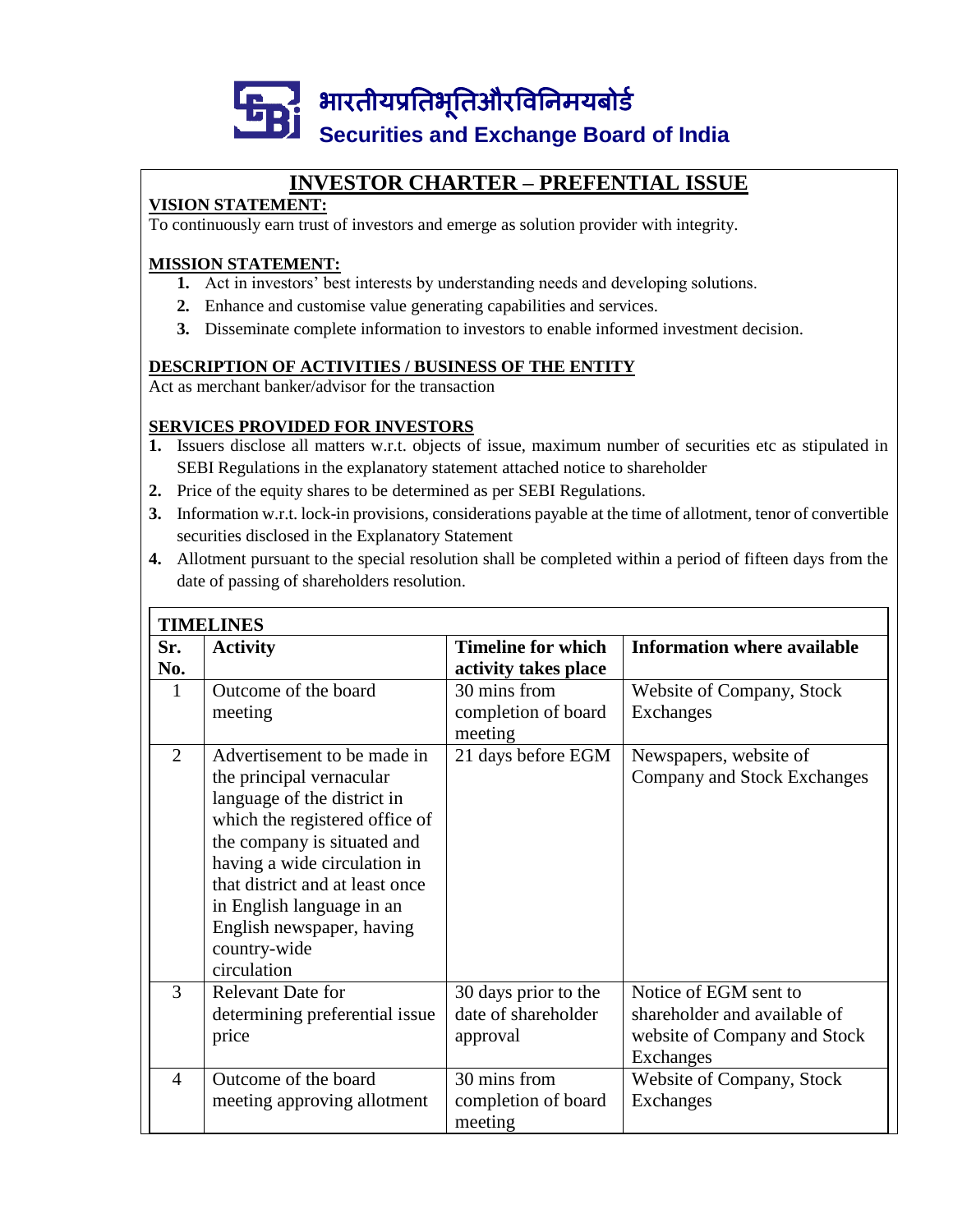

|  | Allotment of Equity shares | within 15 days | Intimation will be sent to all |
|--|----------------------------|----------------|--------------------------------|
|  |                            |                | Investors                      |

### **RIGHTS OF INVESTORS**

- **1.** Receive the notice and the explanatory statement with the required details about the proposed preferential issue
- **2.** Right to seek clarification in accordance with the grievance redressal mechanism policy of the company
- **3.** Such other rights, as may be available to a shareholder of a listed public company under the Companies Act, the Listing Regulations and the AoA of the Company and other applicable laws

### **DO's and DON'Ts FOR INVESTORS**

- **1.** Provide correct and factual details as requested by the Issuer for compliance with requirements under Companies, Act, 2013, SEBI ICDR and other relevant rules and regulations.
- **2.** Pay full consideration at the time of allotment in case of equity shares. In case of warrants, pay at least 25% of the consideration at the time of allotment
- **3.** Not delay in making the payments.
- **4.** Ensure that payment is done only from the allottee's bank account.

### **INVESTOR GRIEVANCE REDRESSAL MECHANISM AND HOW TO ACCESS IT**

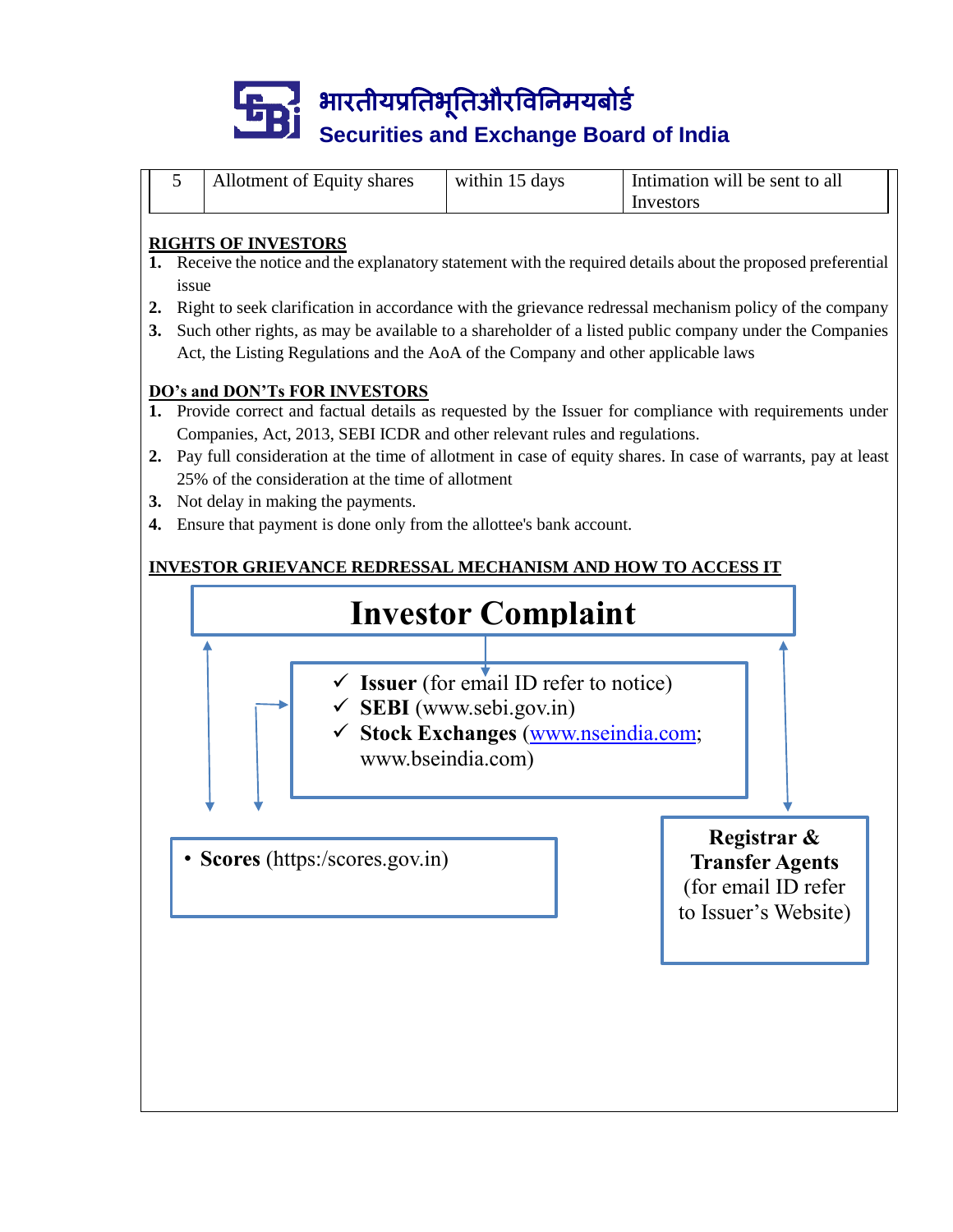## भारतीयप्रततभूततऔरवितिमयबोर्ड **Securities and Exchange Board of India**

### **TIMELINES FOR RESOLUTION OF INVESTOR GRIEVANCES - PREFERENTIAL ISSUE**

| Sr. No         | <b>Activity</b>                                                                                                                                       | No. of calendar days   |
|----------------|-------------------------------------------------------------------------------------------------------------------------------------------------------|------------------------|
| 1              | Investor grievance received by the Issuer and/or the RTA                                                                                              | Т                      |
| 2              | The Issuer and/or the RTA to respond to the investor with an<br>acceptable reply                                                                      | $T+10$                 |
| 3              | The Issuer and/or the RTA and the investor shall exchange<br>between themselves additional information related to the<br>grievance, wherever required | Between $T$ and $T+10$ |
| $\overline{4}$ | In case any further coordination / information is required by Issuer<br>/ RTA, final response to the investor should be sent                          | Up to $T+20$           |
| 5              | Best efforts will be undertaken by Merchant bank to respond to the grievance within<br>$T + 30$                                                       |                        |

**Note:**

#### **It is not mandatory for the Issuer to appoint a Merchant Banker or any other entity as Advisor or Arranger for the Preferential Issue and even if appointed, they are NOT involved in the entire process of Issuance. Hence the Investors will have to take up their grievance/s directly with the Company AND /OR RTAs.**

### **Nature of investor grievance for which the aforesaid timeline is applicable**

- **1.** Delay in refunds, if any
- **2.** Non-receipt of notice or other relevant communication
- **3.** Non receipt of securities in demat account
- **4.** Any other grievance as may be informed from time to time

### **Mode of receipt of investor grievance**

The following modes of receipt will be considered valid for processing the grievances in the timelines discussed above

- **1.** Letter from the investor addressed to the merchant bank at its address mentioned in any relevant communication, detailing nature of grievance, details of application, details of bank account, date of application etc
- **2.** E-mail from the investor addressed to the merchant bank at its e-mail address mentioned in the in the notice or any other relevant communication, detailing nature of grievance, details of application, details of bank account, date of application etc
- **3.** On SEBI Complaints Redress System (SCORES) platform.

### **Nature of enquiries for which the Merchant bank/Advisor/ Arranger shall endeavour to resolve such enquiries/ queries promptly during the issue period.**

- **1.** Process for applying in the issue and making payments
- **2.** Terms of the issue, pricing, allotment methodology, issue period, date of allotment, date of listing
- **3.** Any other query of similar nature